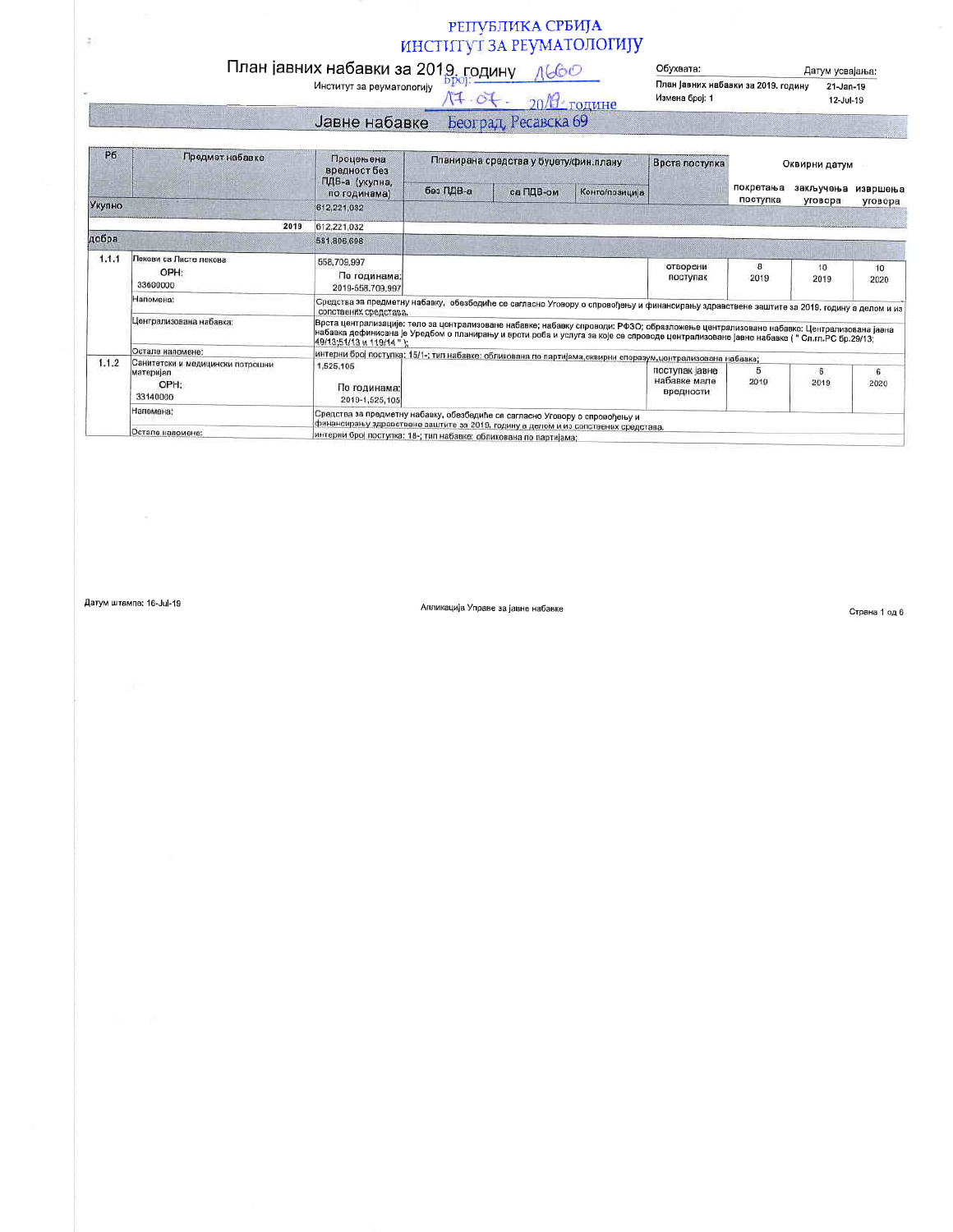| 1.13  | Пабораторисјки тестови и потрошни<br>материјал за лабораторију, службу за<br>физикалну медицину и рехабилитцију и<br>апарат за ЕМНГ | 5,778,000                                                                                                                                                                                                                                                                                                                                                                                                                                      | отворени<br>поступак                                                                                                          | 2019      | з<br>2019 | 3<br>2020 |  |  |  |
|-------|-------------------------------------------------------------------------------------------------------------------------------------|------------------------------------------------------------------------------------------------------------------------------------------------------------------------------------------------------------------------------------------------------------------------------------------------------------------------------------------------------------------------------------------------------------------------------------------------|-------------------------------------------------------------------------------------------------------------------------------|-----------|-----------|-----------|--|--|--|
|       | OPH:                                                                                                                                | По годинама:                                                                                                                                                                                                                                                                                                                                                                                                                                   |                                                                                                                               |           |           |           |  |  |  |
|       | 24300000                                                                                                                            | 2019-5,778,000                                                                                                                                                                                                                                                                                                                                                                                                                                 |                                                                                                                               |           |           |           |  |  |  |
|       | 24310000                                                                                                                            |                                                                                                                                                                                                                                                                                                                                                                                                                                                |                                                                                                                               |           |           |           |  |  |  |
|       | 33124131                                                                                                                            |                                                                                                                                                                                                                                                                                                                                                                                                                                                |                                                                                                                               |           |           |           |  |  |  |
|       | 33192500                                                                                                                            |                                                                                                                                                                                                                                                                                                                                                                                                                                                |                                                                                                                               |           |           |           |  |  |  |
|       | 33696500                                                                                                                            |                                                                                                                                                                                                                                                                                                                                                                                                                                                |                                                                                                                               |           |           |           |  |  |  |
|       | 38437110                                                                                                                            |                                                                                                                                                                                                                                                                                                                                                                                                                                                |                                                                                                                               |           |           |           |  |  |  |
|       | Напомена:                                                                                                                           | Средства за предметну набавку, обезбедиће се сагласно Уговору о спровођењу и финансирању здравствене заштите за 2019. годину а делом и из<br>сопствених средстава.                                                                                                                                                                                                                                                                             |                                                                                                                               |           |           |           |  |  |  |
|       | Остале напомене:                                                                                                                    |                                                                                                                                                                                                                                                                                                                                                                                                                                                | интерни број поступка: 17/1-; тип набавке: обликована по партијама;                                                           |           |           |           |  |  |  |
| 1.1.4 | Набавка електричне енергије<br>OPH:<br>09310000                                                                                     | 3,791,666<br>По годинама:<br>2019-3.791.666                                                                                                                                                                                                                                                                                                                                                                                                    | отворени<br>поступак                                                                                                          | 8<br>2019 | g<br>2019 | 9<br>2020 |  |  |  |
|       | Напомена:                                                                                                                           |                                                                                                                                                                                                                                                                                                                                                                                                                                                |                                                                                                                               |           |           |           |  |  |  |
|       | Централизована набавка:                                                                                                             | Средства за предметну набавку, обезбедиће се сагласно Уговору о спровођењу и финансирању здравствене заштите за 2019. годину.<br> Врста централизације: тело за центрапизоване набавке; набавку спроводи: РФЗО; образложење централизоване набавке: Централизована јавна<br>набавка дефинисана је Уредбом о планирању и врсти роба и успуга за које се спроводе централизоване јавне набавке ( " Сл.гл.РС бр.29/13;<br>49/13:51/13 и 119/14 ") |                                                                                                                               |           |           |           |  |  |  |
|       | Остале напомене:                                                                                                                    | интерни број поступка: 15/1-; тип набавке: оквирни споразум,централизована набавка;                                                                                                                                                                                                                                                                                                                                                            |                                                                                                                               |           |           |           |  |  |  |
| 1.15  | Канцелариски материјал                                                                                                              | 1,108,930                                                                                                                                                                                                                                                                                                                                                                                                                                      | поступак јавне                                                                                                                | 3         |           | 4         |  |  |  |
|       | OPH:<br>30192000                                                                                                                    | По годинама: <br>2019-1.108.930                                                                                                                                                                                                                                                                                                                                                                                                                | набавке мале<br><b>Вредности</b>                                                                                              | 2019      | 2019      | 2020      |  |  |  |
|       | Напомена:                                                                                                                           |                                                                                                                                                                                                                                                                                                                                                                                                                                                | Средства за предметну набавку, обезбедиће се сагласно Уговору о спровођењу и финансирању здравствене заштите за 2019. годину. |           |           |           |  |  |  |
|       | Остале напомене:                                                                                                                    |                                                                                                                                                                                                                                                                                                                                                                                                                                                | интерни број поступка: 18-; тип набавке: обликована по партијама:                                                             |           |           |           |  |  |  |

 $\alpha$ 

Апликација Управе за јавне набавке

Страна 2 од 6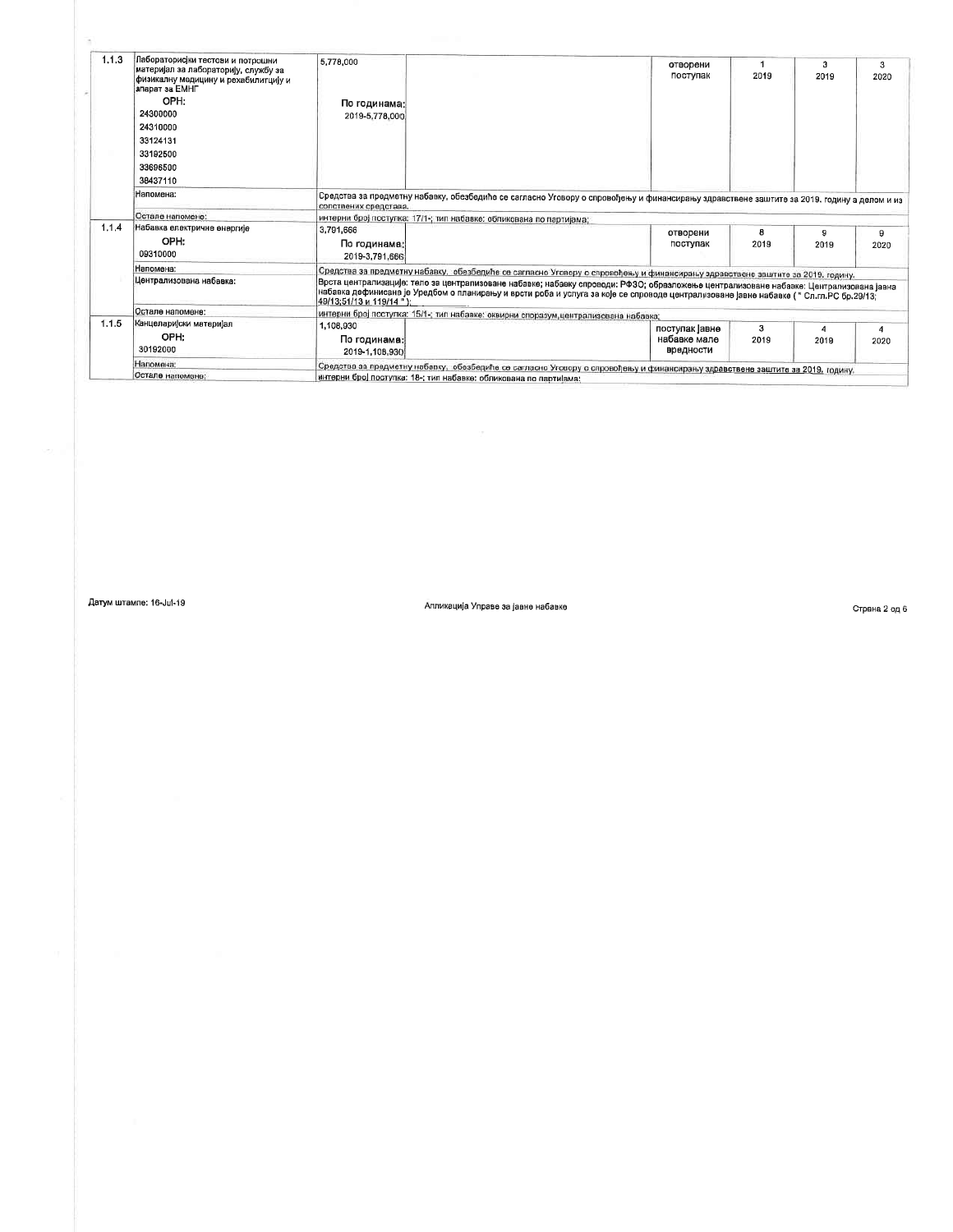| 1.1.6 | Средства за одржавање хигијене<br>OPH:<br>19640000<br>33761000<br>33764000<br>39224000<br>39224320<br>39514200                          | 1,770,000<br>По годинама:<br>2019-1.770.000                                                                                                                                                                                                                                                                                                                                                                  | поступак јавне<br>набавке мале<br>вредности | 8<br>2019 | 8<br>2019  | 8<br>2020                   |
|-------|-----------------------------------------------------------------------------------------------------------------------------------------|--------------------------------------------------------------------------------------------------------------------------------------------------------------------------------------------------------------------------------------------------------------------------------------------------------------------------------------------------------------------------------------------------------------|---------------------------------------------|-----------|------------|-----------------------------|
|       | 39542000<br>39810000<br>39813000<br>39831200<br>39831210<br>39831300<br>39832000                                                        |                                                                                                                                                                                                                                                                                                                                                                                                              |                                             |           |            |                             |
|       | Напомена;<br>Остале напомене:                                                                                                           | Средства за предметну набавку, обезбедиће се сагласно Уговору о спровођењу и финансирању здравствене заштите за 2019. годину а делом и из<br>сопствених средстава.<br>интерни број поступка: 18-; тип набавке: обликована по партијама;                                                                                                                                                                      |                                             |           |            |                             |
| 1.1.7 | трајања уговора уместо " мај 2020 " гласи " август 2020 "; Додаје се конто 426591.<br>Радна униформа, одећа и обућа<br>OPH:<br>18110000 | Образложење: Повећава се износ процењене вредности и уместо "1.467.813,00 " гласи "1.770.000,00 " динара без ПДВ-а, односно уместо "1.761.375,60 " гласи "2.124.000,00 "<br>динера са ПДВ-ом; Мењеју се оквирни датуми покретања поступка и закључења уговора, те уместо " мај 2019 " гласи " јул 2019 ", уместо " мај 2019 " гласи " вегуст 2019", а оквирни рок<br>600,000<br>По годинама:<br>2019-800.000 | поступак јавне<br>набавке мале<br>вредности | o<br>2019 | 10<br>2019 | 10<br>2020                  |
|       | 18830000                                                                                                                                |                                                                                                                                                                                                                                                                                                                                                                                                              |                                             |           |            |                             |
|       |                                                                                                                                         |                                                                                                                                                                                                                                                                                                                                                                                                              |                                             |           |            |                             |
|       | Напомена:<br>Остале напомене:                                                                                                           | Средства за предметну набавку, обезбедиће се из сопотвених средстава.                                                                                                                                                                                                                                                                                                                                        |                                             |           |            |                             |
|       | Набавка сервероке опреме, лиценце за<br>WINDOWS сервере и услуга виртуализације<br>OPH:<br>30230000                                     | интерни број поступка: 18-; тип набавке: обликована по партијама;<br>2,200,000<br>По годинама:<br>2019-2.200.000                                                                                                                                                                                                                                                                                             | поступак јавне<br>набавке мале<br>вредности | 6<br>2019 | 7<br>2019  | $\overline{7}$<br>2020      |
| 1.1.8 | Напомена:                                                                                                                               |                                                                                                                                                                                                                                                                                                                                                                                                              |                                             |           |            |                             |
|       | Остале напомене:                                                                                                                        | Средства за предметну набавку, обезбедиће се из сопствених средствав.<br>интерни број поступка: 18-; тип набавке: обликована по партијама:                                                                                                                                                                                                                                                                   |                                             |           |            |                             |
| 1.1.9 | Набавка аутомобила путем финансијског<br>лизинга<br>OPH:<br>34110000                                                                    | 1,770,000<br>По годинама:<br>2019-1.770.000                                                                                                                                                                                                                                                                                                                                                                  | поступак Іавне<br>набавке мале<br>вредности | 3<br>2019 | 4<br>2019  | $\overline{\bf{4}}$<br>2020 |
|       | Напомена:                                                                                                                               | Средства за предметну набавку, обезбедиће се из сопствених средстава.                                                                                                                                                                                                                                                                                                                                        |                                             |           |            |                             |

Апликација Управе за јавне набавке

Страна 3 од 6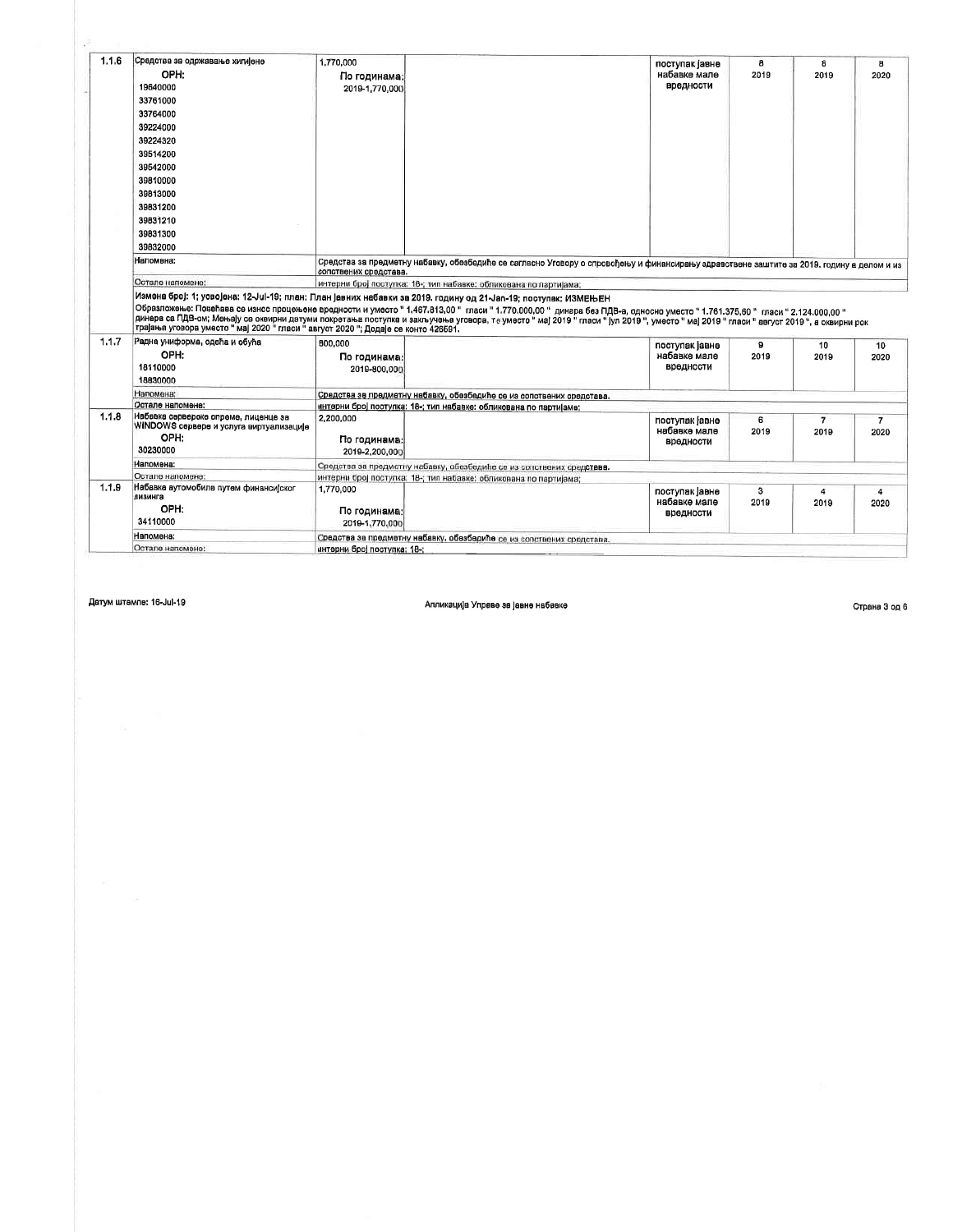| 1.1.10 | Набавка новог флет панел детектора за<br>рендген уређај и поправка постојећег флет<br>панела<br>OPH:<br>50421000                                                     | 4,353,000<br>По годинама:<br>2019-4,353,000 | преговарачки<br>поступак без<br>објављивања<br>позива за<br>подношење<br>понуда                                                                                                                                                                                                     | 11<br>2019             | 11<br>2019     | 11<br>2020             |
|--------|----------------------------------------------------------------------------------------------------------------------------------------------------------------------|---------------------------------------------|-------------------------------------------------------------------------------------------------------------------------------------------------------------------------------------------------------------------------------------------------------------------------------------|------------------------|----------------|------------------------|
|        | Напомена:                                                                                                                                                            |                                             | Средства за предметну набавку, обезбедиће се из сопствених средстава.                                                                                                                                                                                                               |                        |                |                        |
|        | Остале напомене:                                                                                                                                                     | понућач:                                    | интерни број поступка: 17/3-; 3JH: 36.1.2); Образложење основаности: Наручилац може спроводити преговарачки поступак без објављивања позива<br>за подношење понуда, ако због техничких, односно разлога повезаних са заштитом искључивих права, набавку може извршити само одређени |                        |                |                        |
|        | Измена број: 1; усвојена: 12-Јul-19; план: План јавних набавки за 2019. годину од 21-Јап-19; поступак: ДОДАТ                                                         |                                             | Образложење: Неопходно је извршити поправку флет панел детектора за рендген уређај, као и извршити набавку једног новог флет панела.                                                                                                                                                |                        |                |                        |
| услуге |                                                                                                                                                                      | 21,282,667                                  |                                                                                                                                                                                                                                                                                     |                        |                |                        |
| 1.2.1  | Осигурање имовине и запослених<br>OPH:<br>66510000                                                                                                                   | 1,906,000<br>По годинама:<br>2019-1,906,000 | поступак јавне<br>набавке мале<br>вредности                                                                                                                                                                                                                                         | $\overline{7}$<br>2019 | 8<br>2019      | 8<br>2020              |
|        | Напомена:                                                                                                                                                            |                                             | Средства за предметну набавку, обезбедиће се сагласно Уговору о спровођењу и финансирању здравствене заштите за 2019. годину.                                                                                                                                                       |                        |                |                        |
|        | Остале напомене:                                                                                                                                                     | интерни број поступка: 18-:                 |                                                                                                                                                                                                                                                                                     |                        |                |                        |
| 1.2.2  | Услуга спремања и достављања<br>припремљених оброка за пацијенте<br>OPH:<br>55523000                                                                                 | 7,750,000<br>По годинама:<br>2019-7.750.000 | отворени<br>поступак                                                                                                                                                                                                                                                                | $\overline{1}$<br>2019 | 3<br>2019      | $\overline{3}$<br>2020 |
|        | Напомена:                                                                                                                                                            | сопствених средстава.                       | Средства за предметну набавку, обезбедиће се сагласно Уговору о спровођењу и финансирању здравствене заштите за 2019. годину а делом и из                                                                                                                                           |                        |                |                        |
|        | Остале напомене:                                                                                                                                                     | интерни број поступка: 17/1-;               |                                                                                                                                                                                                                                                                                     |                        |                |                        |
| 1.2.3  | Услуга прања и пеглања веша<br>OPH:<br>98310000                                                                                                                      | 1,107,500<br>По годинама:<br>2019-1.107.500 | поступак јавне<br>набавке мале<br>вредности                                                                                                                                                                                                                                         | 10<br>2019             | 11<br>2019     | 11<br>2020             |
|        | Напомена:                                                                                                                                                            |                                             | Средстав за предметну набавку, обезбедиће се сагласно Уговору о спровођењу и финансирању здравствене заштите за 2019. годину.                                                                                                                                                       |                        |                |                        |
|        | Остале напомене:                                                                                                                                                     | интерни број поступка: 18-;                 |                                                                                                                                                                                                                                                                                     |                        |                |                        |
| 1.2.4  | Успуга штампања ( фотокопирања редовне<br>сервисне интервенције, колир апарата,<br>штампача, ванредне сервисне интервенције,<br>испорука тонера)<br>OPH:<br>79800000 | 1,100,000<br>По годинама:<br>2019-1,100,000 | поступак јавне<br>набавке мале<br>вредности                                                                                                                                                                                                                                         | 6<br>2019              | $\tau$<br>2019 | $\overline{7}$<br>2020 |
|        | Напомена:                                                                                                                                                            |                                             | Средства за предметну набавку, обезбедиће се из сопствених средстава.                                                                                                                                                                                                               |                        |                |                        |
|        | Остале напомене:                                                                                                                                                     | интерни број поступка: 18-;                 |                                                                                                                                                                                                                                                                                     |                        |                |                        |
| 1.2.5  | Услуга мобилне телефоније<br>OPH:<br>64212000                                                                                                                        | 660.834<br>По годинама:<br>2019-660.834     | поступак јавне<br>набавке мале<br>вредности                                                                                                                                                                                                                                         | 11<br>2019             | 12<br>2019     | 12<br>2020             |
|        | Напомена:<br>Остале напомене:                                                                                                                                        | интерни број поступка: 18-:                 | Средства за предметну набавку, обезбедиће се сагласно Уговору о спровођењу и финансирању здравствене заштите за 2019. годину.                                                                                                                                                       |                        |                |                        |

Апликација Управе за јавне набавке

Страна 4 од 6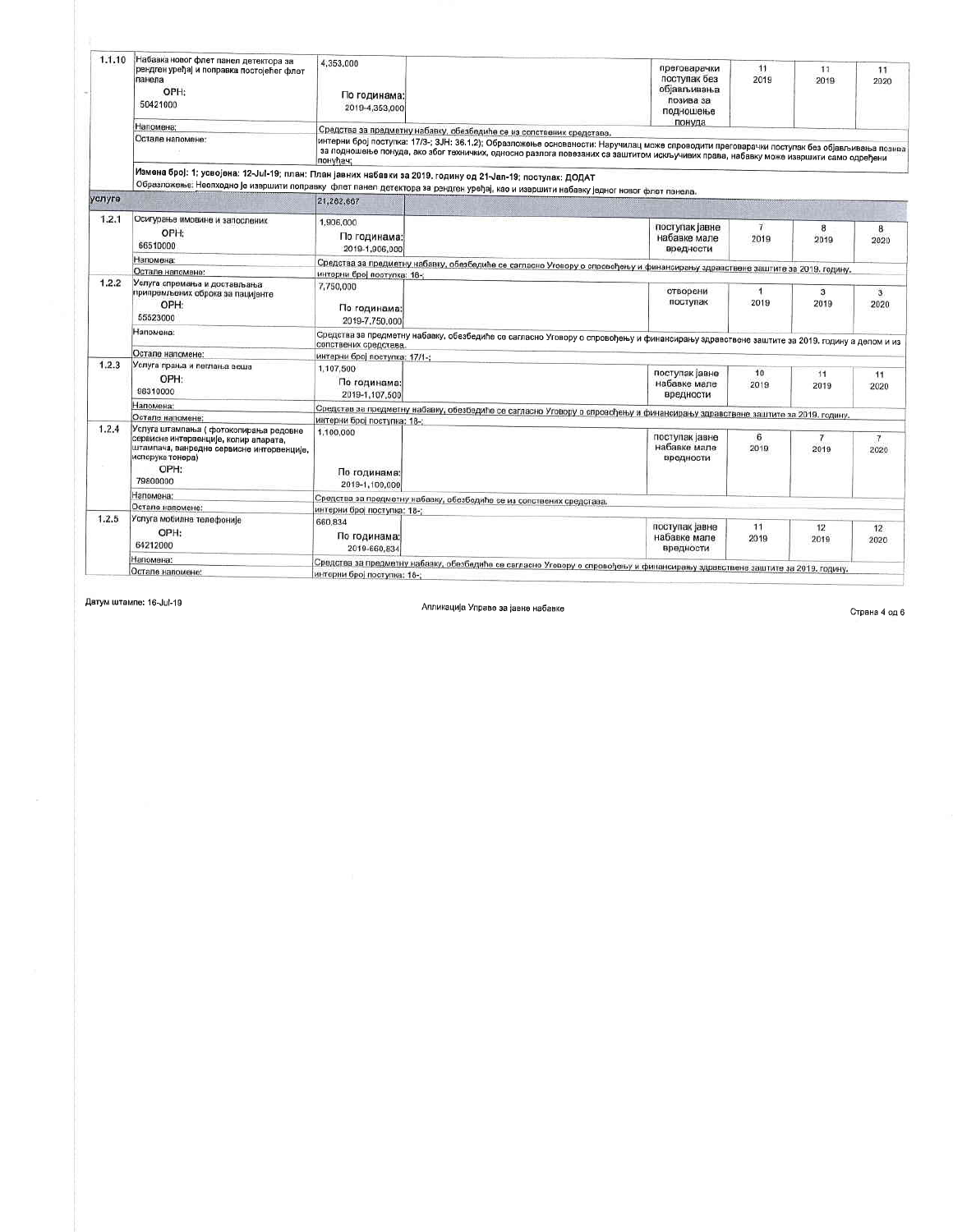|        | 1.2.6<br>Услуга здравственог информационог<br>система ИНФОМЕДИС 3 | 750,000                                                                                                                                                                                                                                                                                                                                                                                                                                                                                                                                                                                                                                                                                                                                                                                                                                                                            |                                                          |            |                |                |
|--------|-------------------------------------------------------------------|------------------------------------------------------------------------------------------------------------------------------------------------------------------------------------------------------------------------------------------------------------------------------------------------------------------------------------------------------------------------------------------------------------------------------------------------------------------------------------------------------------------------------------------------------------------------------------------------------------------------------------------------------------------------------------------------------------------------------------------------------------------------------------------------------------------------------------------------------------------------------------|----------------------------------------------------------|------------|----------------|----------------|
|        | OPH:<br>48814000                                                  | По годинама;<br>2019-750,000                                                                                                                                                                                                                                                                                                                                                                                                                                                                                                                                                                                                                                                                                                                                                                                                                                                       | поступак јавне<br>набавке мале                           | 10<br>2019 | 11<br>2019     | 11<br>2020     |
|        | Напомена:                                                         |                                                                                                                                                                                                                                                                                                                                                                                                                                                                                                                                                                                                                                                                                                                                                                                                                                                                                    | вредности                                                |            |                |                |
|        | Остале напомене:                                                  | Средства за предметну набавку, обезбедиће се сагласно Уговору о спровођењу и финансирању здравствене заштите за 2019. годину.                                                                                                                                                                                                                                                                                                                                                                                                                                                                                                                                                                                                                                                                                                                                                      |                                                          |            |                |                |
| 1.2.7  | Услуга коришћења пословног програмског                            | интерни број поступка: 18-;                                                                                                                                                                                                                                                                                                                                                                                                                                                                                                                                                                                                                                                                                                                                                                                                                                                        |                                                          |            |                |                |
|        | пакета који се користи у здравственим<br>установама               |                                                                                                                                                                                                                                                                                                                                                                                                                                                                                                                                                                                                                                                                                                                                                                                                                                                                                    |                                                          |            |                |                |
|        | OPH:<br>48000000                                                  | По годинама:<br>2019-700,000                                                                                                                                                                                                                                                                                                                                                                                                                                                                                                                                                                                                                                                                                                                                                                                                                                                       | преговарачки<br>поступак без<br>објављивања<br>позива за | 8<br>2019  | 8<br>2019      | 8<br>2020      |
|        | Напомена:                                                         |                                                                                                                                                                                                                                                                                                                                                                                                                                                                                                                                                                                                                                                                                                                                                                                                                                                                                    | подношење                                                |            |                |                |
|        | Остале напомене:                                                  | Средства за предметну набавку, обезбедиће се саглсано Уговору о спровођењу и финансирању здравствоне заштите за 2019. годину.                                                                                                                                                                                                                                                                                                                                                                                                                                                                                                                                                                                                                                                                                                                                                      |                                                          |            |                |                |
|        |                                                                   | интерни број поступка: 17/3-; 3JH: 36,1.2); Образложење основаности: Наручилац може спроводити преговарачки поступак без објављивања позива<br>за подношење понуда, ако због техничких, односно уметничких разлога предмета јавне набавке, односно разлога повезаних са заштитом<br>искључивих права, набавку може извршити само одређени понуђач;<br>Измена број: 1; усвојена: 12-Jul-19; план: План јавних набавки за 2019. годину од 21-Jan-19; поступак: ИЗМЕЊЕН<br>Образложење: Умањује се износ процењене вредности и уместо "1.200.000,00 " паси " 700.000,00 " динара без ПДВ-а, односно уместо " 1.440.000,00 " гласи " 840.000,00 " са ПДВ-ом;<br>Мењају се оквирни датуми покретања поступка и закључења уговора, те уместо "јун. 2019 "гласи "за учители уместо "јун. 2019 "гласи "вагуст 2019", уместо "јун. 2019 "гласи "вагуст 2019", а оквирни рок трајања уговора |                                                          |            |                |                |
| 1.2.8  | Услуга професионалног одржавања хигијене<br>OPH:                  | 6,508,333                                                                                                                                                                                                                                                                                                                                                                                                                                                                                                                                                                                                                                                                                                                                                                                                                                                                          |                                                          |            |                |                |
|        | 90910000                                                          | По годинама:                                                                                                                                                                                                                                                                                                                                                                                                                                                                                                                                                                                                                                                                                                                                                                                                                                                                       | отворени<br>поступак                                     | 4          | 6              | 6              |
|        | Напомена:                                                         | 2019-6,508,333                                                                                                                                                                                                                                                                                                                                                                                                                                                                                                                                                                                                                                                                                                                                                                                                                                                                     |                                                          | 2019       | 2019           | 2020           |
|        | Остале напомене:                                                  | Средства за предметну набавку, обезбедиће се из сопствених средстава.                                                                                                                                                                                                                                                                                                                                                                                                                                                                                                                                                                                                                                                                                                                                                                                                              |                                                          |            |                |                |
|        |                                                                   | интерни број поступка: 17/1-;                                                                                                                                                                                                                                                                                                                                                                                                                                                                                                                                                                                                                                                                                                                                                                                                                                                      |                                                          |            |                |                |
|        |                                                                   |                                                                                                                                                                                                                                                                                                                                                                                                                                                                                                                                                                                                                                                                                                                                                                                                                                                                                    |                                                          |            |                |                |
|        | Услуга превентивног и корективног годишњег   800,000              |                                                                                                                                                                                                                                                                                                                                                                                                                                                                                                                                                                                                                                                                                                                                                                                                                                                                                    |                                                          |            |                |                |
|        | одржавања радилошког система<br>OPH:                              |                                                                                                                                                                                                                                                                                                                                                                                                                                                                                                                                                                                                                                                                                                                                                                                                                                                                                    |                                                          |            |                |                |
|        |                                                                   | По годинама:                                                                                                                                                                                                                                                                                                                                                                                                                                                                                                                                                                                                                                                                                                                                                                                                                                                                       | преговарачки                                             | -9         | 10             | 10             |
|        | 50421000                                                          | 2019-800,000                                                                                                                                                                                                                                                                                                                                                                                                                                                                                                                                                                                                                                                                                                                                                                                                                                                                       | поступак без                                             | 2019       | 2019           | 2020           |
|        |                                                                   |                                                                                                                                                                                                                                                                                                                                                                                                                                                                                                                                                                                                                                                                                                                                                                                                                                                                                    | објављивања<br>позива за                                 |            |                |                |
| 1.2.9  | Напомена:                                                         |                                                                                                                                                                                                                                                                                                                                                                                                                                                                                                                                                                                                                                                                                                                                                                                                                                                                                    | подношење                                                |            |                |                |
|        | Остале напомене:                                                  |                                                                                                                                                                                                                                                                                                                                                                                                                                                                                                                                                                                                                                                                                                                                                                                                                                                                                    | понуда                                                   |            |                |                |
|        |                                                                   | Средства за предметну набавку, обезбедиће се из сопствених средстава.                                                                                                                                                                                                                                                                                                                                                                                                                                                                                                                                                                                                                                                                                                                                                                                                              |                                                          |            |                |                |
|        |                                                                   |                                                                                                                                                                                                                                                                                                                                                                                                                                                                                                                                                                                                                                                                                                                                                                                                                                                                                    |                                                          |            |                |                |
|        |                                                                   | интерни број поступка: 17/3-; 3JH: 36.1.2); Образпожење основаности: Наручилац може спроводити преговарачки поступак без објављивања позива                                                                                                                                                                                                                                                                                                                                                                                                                                                                                                                                                                                                                                                                                                                                        |                                                          |            |                |                |
| радови | Образложење: Мења се конто и умсто " 425251 " гласи " 423212 "    | за подношење понуда, ако због техничких, односно разлога повезаних са заштитом искључивих права, набавку може извршити само одређени<br> Измена број: 1; усвојена: 12-Јul-19; план: План јавних набавки за 2019. годину од 21-Јап-19; поступак: ИЗМЕЊЕН                                                                                                                                                                                                                                                                                                                                                                                                                                                                                                                                                                                                                            |                                                          |            |                |                |
|        |                                                                   | 9.131.667                                                                                                                                                                                                                                                                                                                                                                                                                                                                                                                                                                                                                                                                                                                                                                                                                                                                          |                                                          |            |                |                |
| 1.3.1  |                                                                   |                                                                                                                                                                                                                                                                                                                                                                                                                                                                                                                                                                                                                                                                                                                                                                                                                                                                                    |                                                          |            |                |                |
|        | Грађевински радови - санација једног дела                         | 2,916,667                                                                                                                                                                                                                                                                                                                                                                                                                                                                                                                                                                                                                                                                                                                                                                                                                                                                          |                                                          |            |                |                |
|        | OPH:                                                              |                                                                                                                                                                                                                                                                                                                                                                                                                                                                                                                                                                                                                                                                                                                                                                                                                                                                                    |                                                          |            |                |                |
|        | 45260000                                                          | По годинама:                                                                                                                                                                                                                                                                                                                                                                                                                                                                                                                                                                                                                                                                                                                                                                                                                                                                       | поступак јавне                                           | 6          | $\overline{7}$ | $\overline{7}$ |
|        |                                                                   | 2019-2,916,667                                                                                                                                                                                                                                                                                                                                                                                                                                                                                                                                                                                                                                                                                                                                                                                                                                                                     | набавке мале<br>вредности                                | 2019       | 2019           | 2020           |
|        | Напомена:<br>Остале напомене:                                     | Средства за предметну набавку, обезбедиће се из буџета.                                                                                                                                                                                                                                                                                                                                                                                                                                                                                                                                                                                                                                                                                                                                                                                                                            |                                                          |            |                |                |

Апликација Управе за јавне набавке

Страна 5 од 6